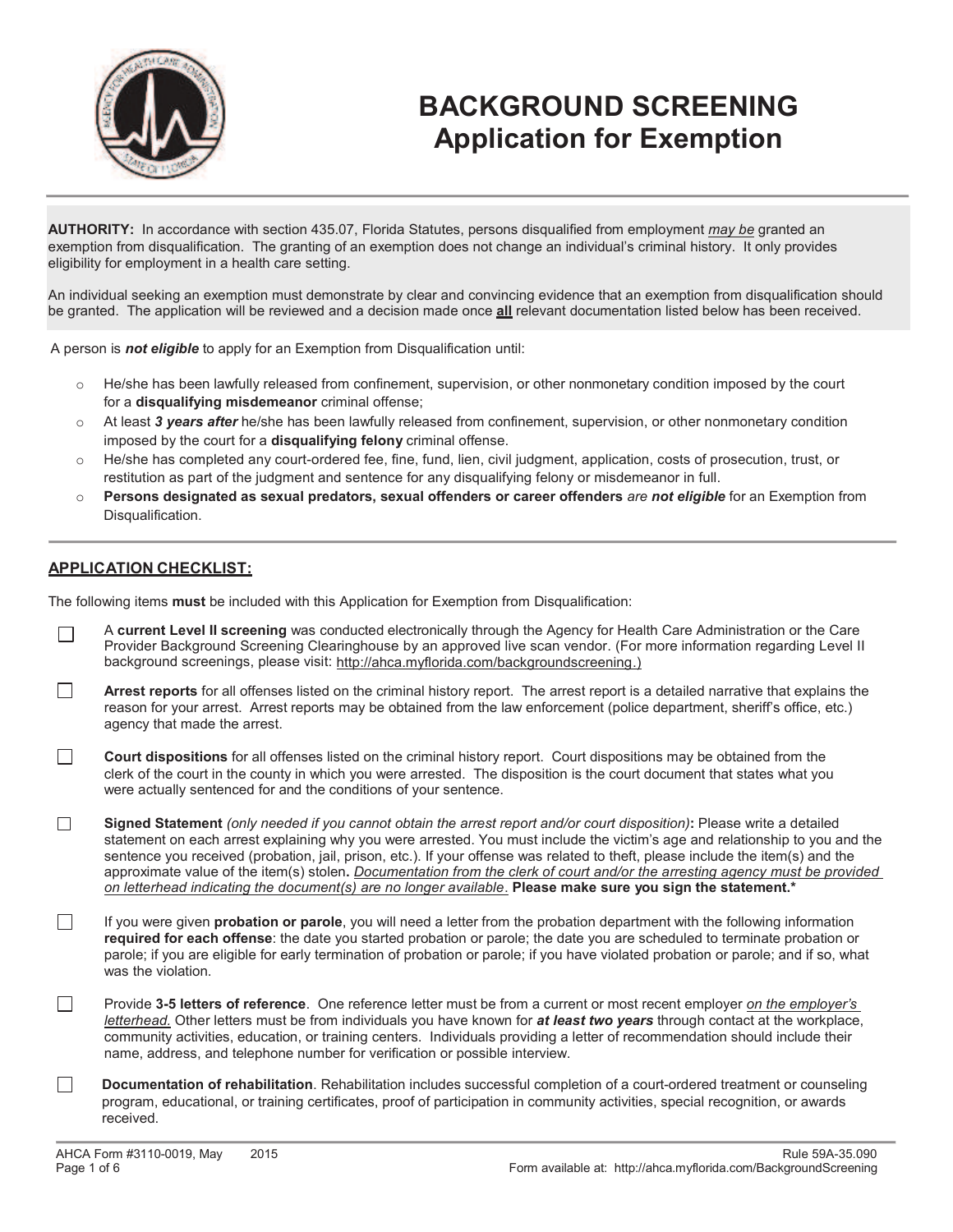**Where to send the application:**

- The **Agency** reviews applications and makes decisions for Exemptions for:
	- **unlicensed personnel working for a health care provider**
	- facility owner, administrator, or chief financial officer
	- **Medicaid Provider Enrollment**
	- **Medicaid Managed Care Health Plan**

Send your application to:

**Background Screening Unit**

Agency for Healthcare Administration 2727 Mahan Drive MS #40 Tallahassee, FL 32308 (850) 412-4503

*The Department of Health reviews applications and makes decisions for licensed and certified health care professionals as long as that person is working in the scope of his or her license or certification.* 

*For more information regarding the exemption process for licensed or certified individuals with the Department of Health, visit http://www.floridahealth.gov/ or by calling 850-245-4444.*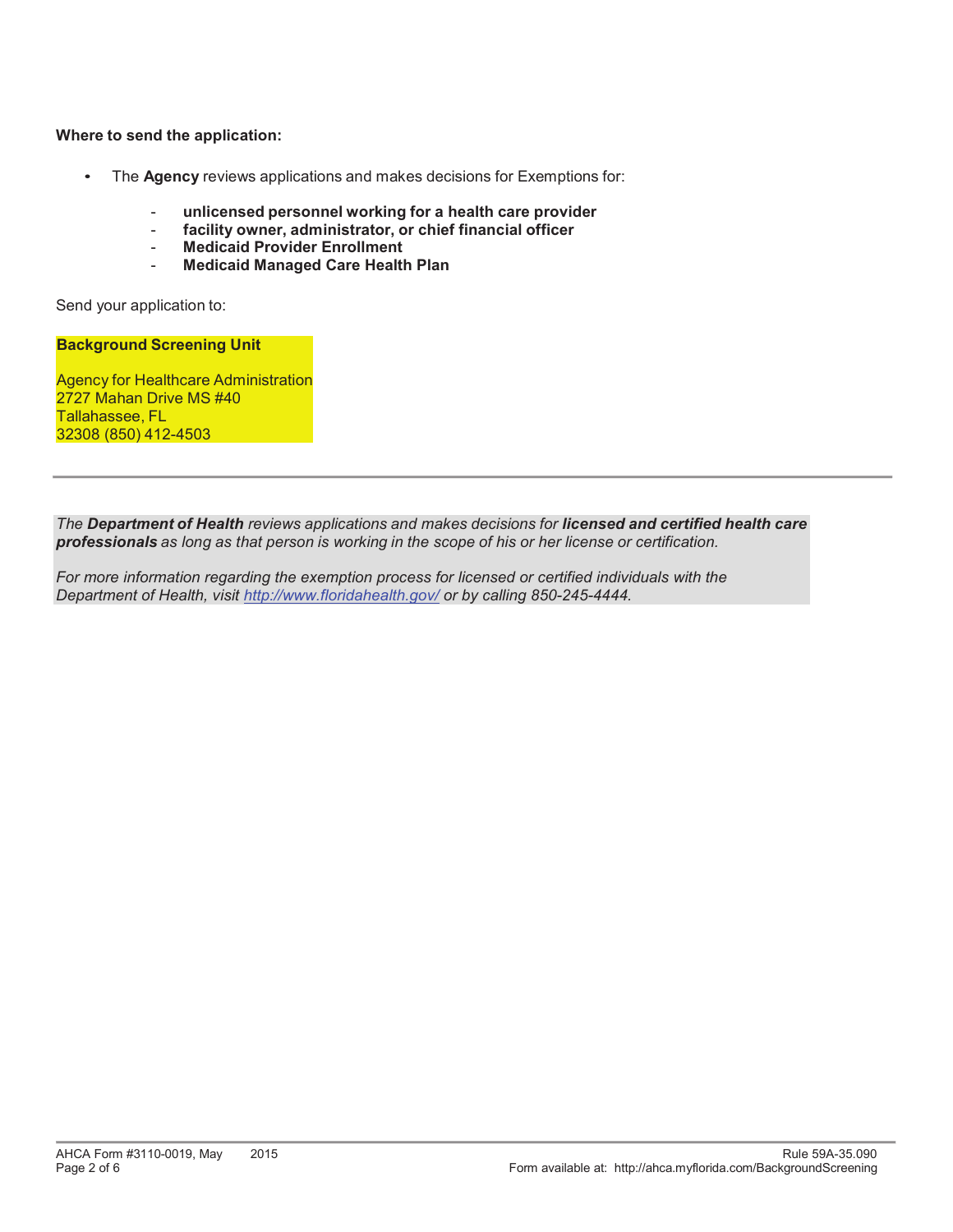

## **BACKGROUND SCREENING Application for Exemption**

**Date Received:**  Date 1<sup>"</sup> Reviewed: **Date Omissions Sent: Date Appl. Complete: Hearing? Y N Decision Date:**

**AUTHORITY:** In accordance with section 435.07, Florida Statutes, this application is submitted for an Exemption from Disqualification to seek employment in a health care setting for which employment was denied due to a disqualifying criminal history offense. Disclosure of your social security number is voluntary. The Agency for Health Care Administration shall use such information for purposes of internal identification.

*NOTE: The granting of an exemption by any State Department (including this Agency) does not clear the criminal history. The exemption only provides eligibility for employment despite the presence of a disqualifying offense(s). The exemption only*  provides eligibility for employment despite the presence of a disqualifying offense(s). If granted, an exemption **shall be voided** *if you receive a new disqualifying criminal offense after the date the exemption is issued.* 

## **1. PERSONAL INFORMATION**

Please select any of the following that apply:

- I **applied** for employment with a health care provider in a position that does not require licensure or certification (i.e. Dietary, homemaker or companion sitter, home health aide, etc.) and must obtain an exemption before I can work.
- $\Box$  I am an owner, administrator or chief financial officer for a health care provider that is currently licensed or seeking licensure by the Agency.

 $\Box$  I have submitted an application for enrollment as a Medicaid Provider.

 $\Box$  I am employed with a Medicaid Managed Care Health Plan. Principals of the provider entity include any officer, director, billing agent, managing employee, or affiliated person, or any partner or shareholder who has an ownership interest equal to 5 percent or more in the provider.

#### *NOTE: If you are seeking an exemption to work as a CNA, RN, LPN or other licensed or certified position, please contact the appropriate licensing board at the Department of Health.*

| Last Name:                                                                                                                                                                                                                                                                                                                                                     | First Name:      | Middle Name:              |                                           | Maiden Name:                                              |  |
|----------------------------------------------------------------------------------------------------------------------------------------------------------------------------------------------------------------------------------------------------------------------------------------------------------------------------------------------------------------|------------------|---------------------------|-------------------------------------------|-----------------------------------------------------------|--|
| Mailing Address:                                                                                                                                                                                                                                                                                                                                               |                  |                           |                                           | Phone Number: Please include Area Code                    |  |
| City:                                                                                                                                                                                                                                                                                                                                                          |                  | State:                    |                                           | Zip:                                                      |  |
| Email: Optional                                                                                                                                                                                                                                                                                                                                                |                  |                           |                                           |                                                           |  |
| Social Security Number:                                                                                                                                                                                                                                                                                                                                        |                  | Date of Birth: mm/dd/yyyy |                                           | Sex:<br>l IF<br>$\mathsf{L}$<br>M                         |  |
| List All Prior Names, Aliases, AKAs:                                                                                                                                                                                                                                                                                                                           |                  | White<br>Race:            | <b>Black</b><br>Asian or Pacific Islander | Indian<br>Other:                                          |  |
|                                                                                                                                                                                                                                                                                                                                                                |                  |                           |                                           | (INDICATE HISPANIC AS BLACK OR WHITE BASED ON SKIN COLOR) |  |
| LI YES<br>Have you applied for an exemption from disqualification with another state agency?<br>$\Gamma$ No<br>If yes, complete the following:                                                                                                                                                                                                                 |                  |                           |                                           |                                                           |  |
| State Agency where exemption request was submitted: (i.e. Department of Children and Families, Department of Health, etc.)                                                                                                                                                                                                                                     |                  |                           |                                           |                                                           |  |
| Date application submitted:                                                                                                                                                                                                                                                                                                                                    |                  | Date of decision:         |                                           |                                                           |  |
| <b>Exemption decision:</b>                                                                                                                                                                                                                                                                                                                                     |                  |                           |                                           |                                                           |  |
| $\Box$ Granted<br>Denied                                                                                                                                                                                                                                                                                                                                       | $\Box$ Withdrawn |                           | Still under review                        |                                                           |  |
| NOTE: Even if you have received an exemption from disqualification from another state agency, you are still required to apply for an<br>exemption through this Agency. Proof of exemption must be provided with the application. The Agency will take into<br>consideration any exemption that is granted through another state agency when making a decision. |                  |                           |                                           |                                                           |  |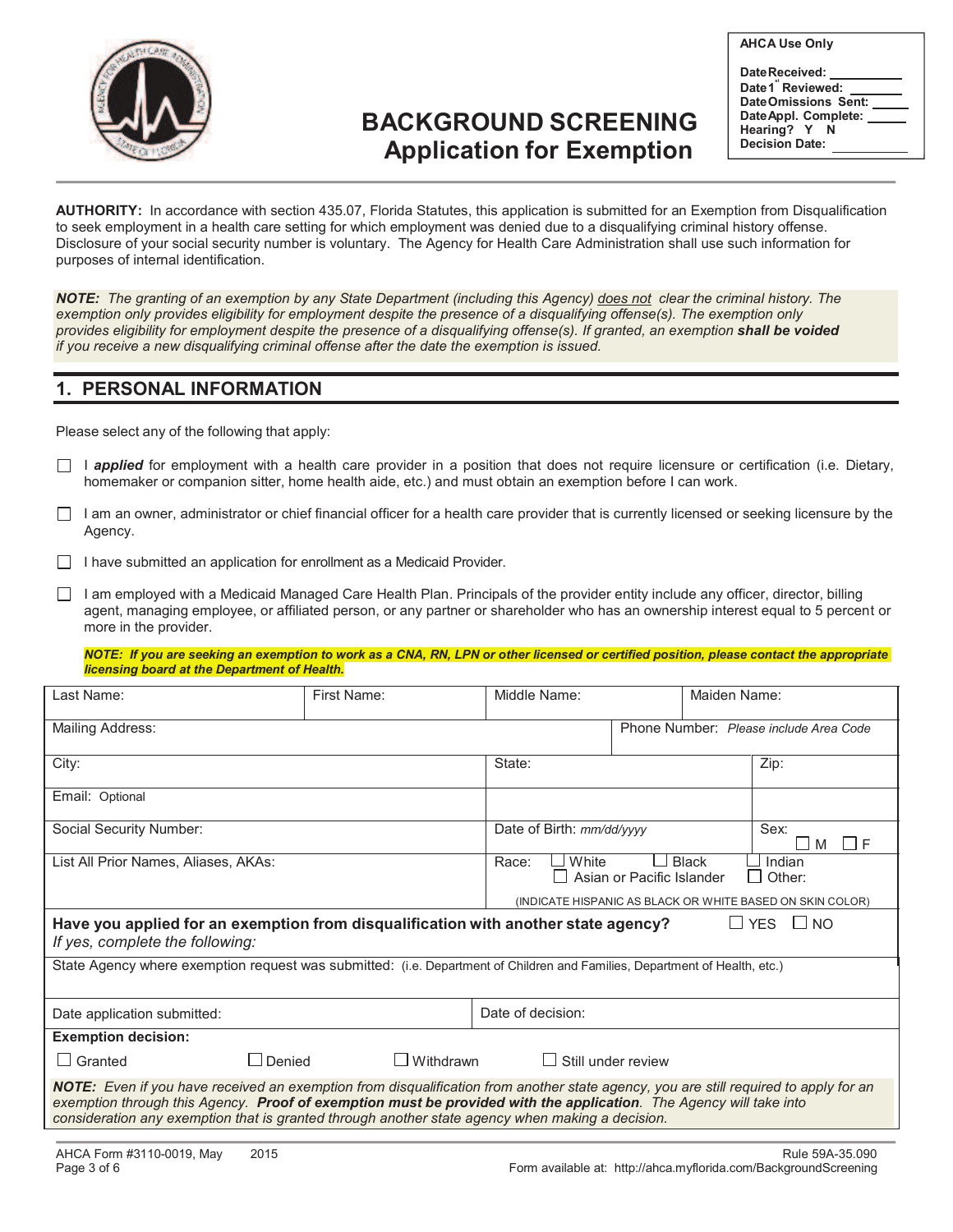### **2. EMPLOYMENT INFORMATION**

| Name of Provider where you are employed or seeking employment: |                                        |      |  |
|----------------------------------------------------------------|----------------------------------------|------|--|
| <b>Street Address:</b>                                         | Phone Number: Please include Area Code |      |  |
| City:                                                          | State:                                 | Zip: |  |

Please select the type of health care provider for which you work or were denied employment due to your criminal history:

| Adult Day Care Center<br>$\Box$ Adult Family Care Home<br>$\Box$ Assisted Living Facility<br>$\Box$ Community Mental Health<br>Crisis Stabilization Unit | <b>Health Care Clinic</b><br><b>Health Care Services Pool</b><br>Home Health Agency<br>Home Medical Equipment<br>Homemaker/Companion Service | ICE/DD<br><b>Nurse Registry</b><br>Nursing Home<br><b>Prescribed Pediatric Extended Care</b><br><b>Residential Treatment Facility/Center</b> |
|----------------------------------------------------------------------------------------------------------------------------------------------------------|----------------------------------------------------------------------------------------------------------------------------------------------|----------------------------------------------------------------------------------------------------------------------------------------------|
| Durable Medical Equipment                                                                                                                                | Hospice                                                                                                                                      | Other:                                                                                                                                       |
|                                                                                                                                                          |                                                                                                                                              |                                                                                                                                              |

Please select the type of position you are seeking an exemption. **NOTE:** *Nurses, Certified Nursing Assistants and other professions licensed or certified through the Department of Health (DOH) must apply for an exemption through the appropriate licensing board at DOH.*

| $\Box$ Administrator                           | Homemaker/Companion Sitter                      |
|------------------------------------------------|-------------------------------------------------|
| Chief Financial Officer/                       | Maintenance                                     |
| $\Box$ Dietary                                 | □ Nursing Assistant (non-certified)/Patient Aid |
| $\Box$ Home Health Aide                        | Ⅰ Relief Person                                 |
| $\Box$ Owner / Operator w/ 5% or more interest | Employee / Staff Person                         |
| Mental Health Personnel                        | $\Box$ Other: $\_\_$                            |
| $\Box$ Risk Manager                            |                                                 |

## **3. EMPLOYMENT HISTORY**

Identify the name and address of each employer, supervisor, address, telephone number, dates of employment and your job responsibilities for the last 5 years**. Please explain any breaks in employment that exceed 3 months**. Attach additional sheets if necessary.

| <b>Current or Most Recent Employer:</b> | <b>Supervisor's Name:</b>                       |
|-----------------------------------------|-------------------------------------------------|
|                                         |                                                 |
| <b>Address:</b>                         | <b>Telephone Number:</b><br>(include area code) |
| <b>Job Title:</b>                       | <b>Employment Dates:</b>                        |
| <b>Job Responsibilities:</b>            |                                                 |
| <b>Reason for Leaving:</b>              |                                                 |
|                                         |                                                 |
| Employer:                               | <b>Supervisor's Name:</b>                       |
| Address:                                | <b>Telephone Number:</b><br>(include area code) |
| <b>Job Title:</b>                       | <b>Employment Dates:</b>                        |
| <b>Job Responsibilities:</b>            |                                                 |
| <b>Reason for Leaving:</b>              |                                                 |
|                                         |                                                 |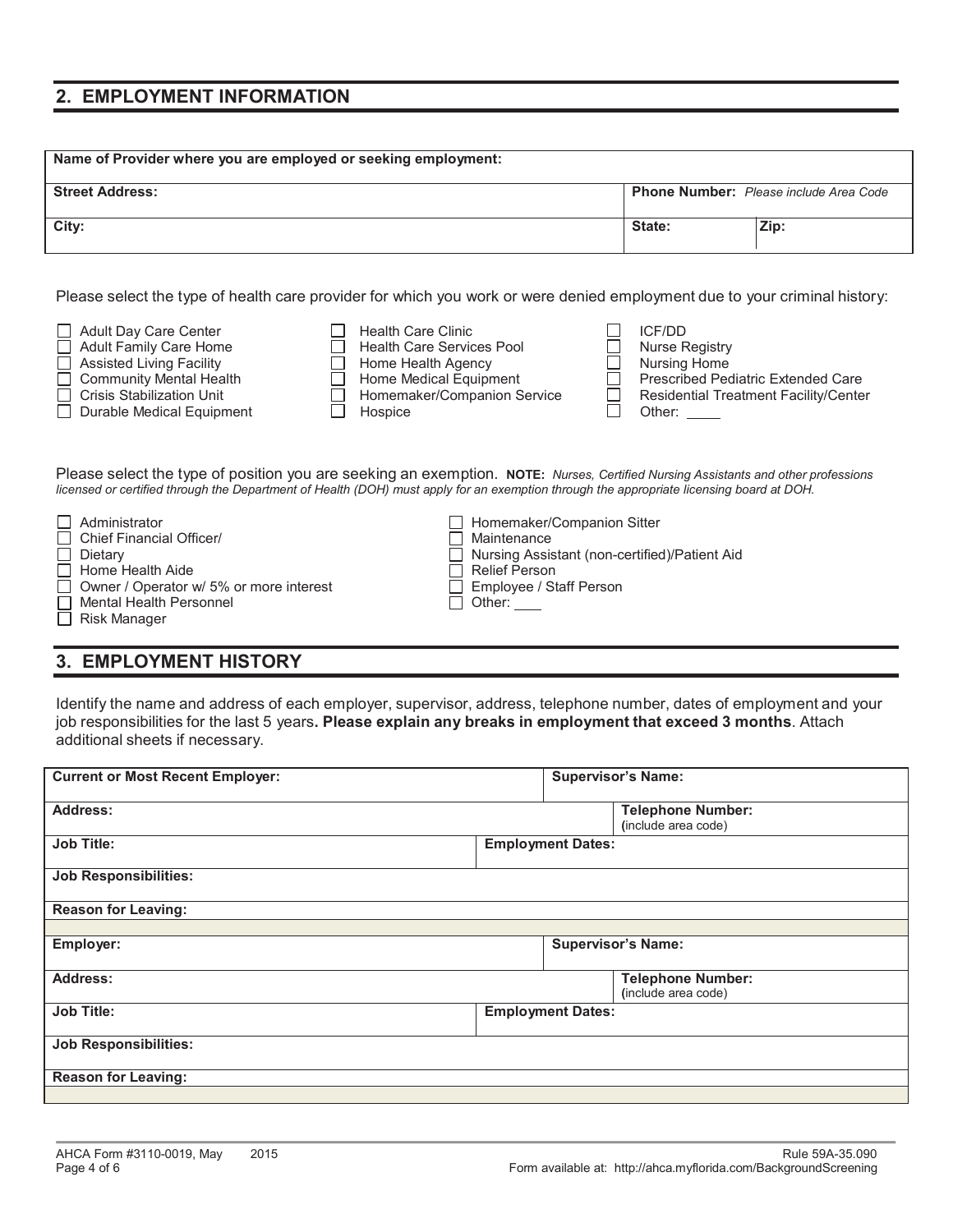| Employer:                    | <b>Supervisor's Name:</b>                       |
|------------------------------|-------------------------------------------------|
| Address:                     | <b>Telephone Number:</b><br>(include area code) |
| <b>Job Title:</b>            | <b>Employment Dates:</b>                        |
| <b>Job Responsibilities:</b> |                                                 |
| <b>Reason for Leaving:</b>   |                                                 |
|                              |                                                 |
| Employer:                    | <b>Supervisor's Name:</b>                       |
| Address:                     | <b>Telephone Number:</b><br>(include area code) |
| <b>Job Title:</b>            | <b>Employment Dates:</b>                        |
| <b>Job Responsibilities:</b> |                                                 |
| <b>Reason for Leaving:</b>   |                                                 |
|                              |                                                 |
| Employer:                    | <b>Supervisor's Name:</b>                       |
| <b>Address:</b>              | <b>Telephone Number:</b><br>(include area code) |
| <b>Job Title:</b>            | <b>Employment Dates:</b>                        |
| <b>Job Responsibilities:</b> |                                                 |
| <b>Reason for Leaving:</b>   |                                                 |
|                              |                                                 |

## **4. EDUCATION / TRAINING**

Please complete the following and include copies of any certificates, diplomas, and licenses if applicable.

| What is your highest level education completed? |                        |               |
|-------------------------------------------------|------------------------|---------------|
| $\Box$ Did not complete high school             | $\Box$ AA Degree       | Doctorate     |
| $\Box$ GED or equivalent                        | $\Box$ BS/BA degree    | $\Box$ Other: |
| $\Box$ High School Diploma                      | $\Box$ Master's Degree |               |

2. Are you enrolled in or have you completed a training program to obtain certification or professional licensure in a health-related occupation? Ses Mo

If Yes, please complete the following:

| <b>Name of School/Program</b> | <b>Type of Training</b><br>(Home Health Aide, Nursing<br>Assistant, etc.) | Date of Training | <b>Training Completed?</b> | <b>Certificate or</b><br><b>License Received?</b> |
|-------------------------------|---------------------------------------------------------------------------|------------------|----------------------------|---------------------------------------------------|
|                               |                                                                           |                  | $\Box$ Yes<br>$\Box$ No    | $\Box$ No<br>$\Box$ Yes                           |
|                               |                                                                           |                  | $\Box$ Yes $\Box$ No       | $\Box$ No<br>$\Box$ Yes                           |
|                               |                                                                           |                  | $\Box$ No<br>$\Box$ Yes    | $\Box$ No<br>$\Box$ Yes                           |
|                               |                                                                           |                  | $\Box$ Yes<br>$\Box$ No    | $\Box$ No<br>$\sqcap$ Yes                         |